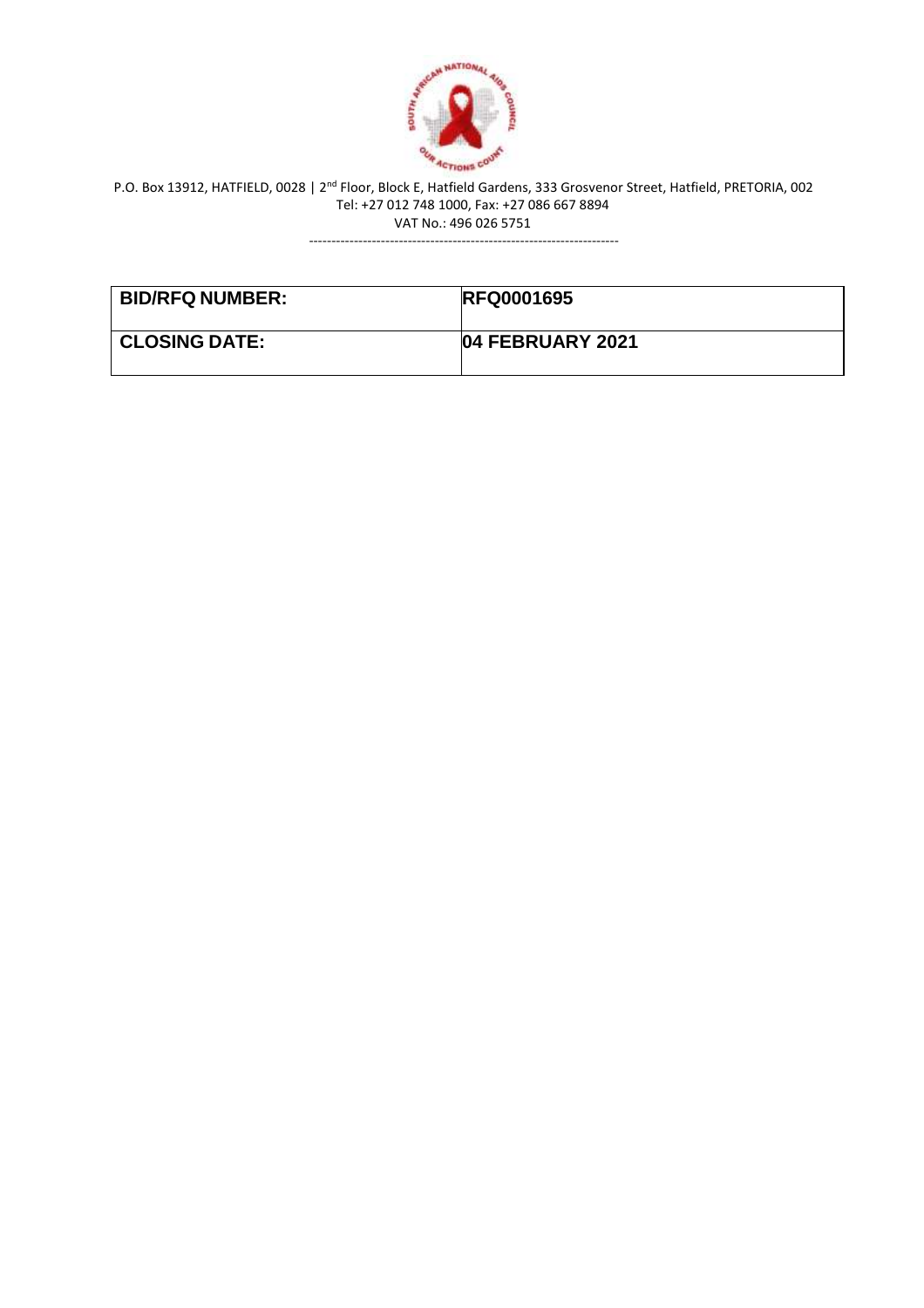

| <b>CLOSING TIME:</b>                                                                | 16:00 PM                                                          |
|-------------------------------------------------------------------------------------|-------------------------------------------------------------------|
| <b>BID VALIDITY PERIOD:</b>                                                         | 90 DAYS (COMMENCING FROM THE BID                                  |
|                                                                                     | <b>CLOSING DATE)</b>                                              |
| <b>DESCRIPTION OF BID:</b>                                                          | <b>APPOINTMENT OF SERVICES OF UN GRANTS</b><br><b>CONSULTANT:</b> |
|                                                                                     | <b>ADMINISTRATION AND LOGISTICS</b>                               |
| Please Indicate whether the bidder is a: Service Provider or Independent Consultant |                                                                   |
| RFP/ RFQ TO BE EMAILED TO THE FOLLOWING EMAIL ADDRESSES:                            |                                                                   |
| Email address:                                                                      |                                                                   |
| Beullah@sanac.org.za                                                                |                                                                   |
| Copied: Rentia@sanac.org.za                                                         |                                                                   |
| Copied: Mbali@sanac.org.za                                                          |                                                                   |
| Copied: Andries@sanac.org.                                                          |                                                                   |
| Only Email submission will be accepted due to Covid-19 lockdown in South Africa     |                                                                   |

# TERMS OF REFERENCE FOR UN GRANTS CONSULTANT:

# ADMINISTRATION AND LOGISTICS

# **Background**

South African National AIDS Trust invites interested consultants to apply to oversee the implementation and finalisation of the UN Grants undertaken by the SANAC Civil Society Forum.

The South African National AIDS Council (SANAC) brings together government, civil society and the private sector to create a collective response to HIV, TB and STIs in South Africa. In May 2017,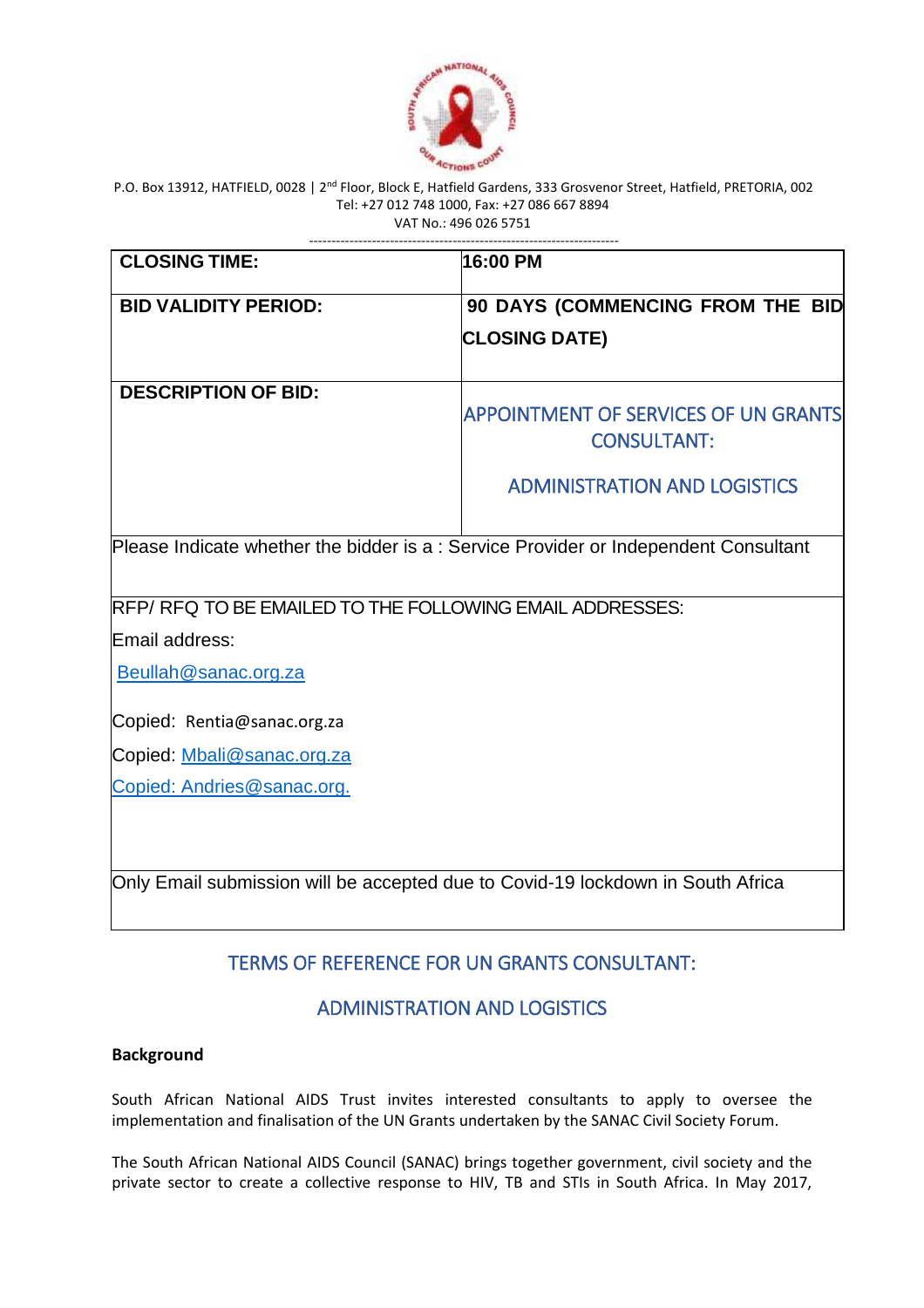

--------------------------------------------------------------------- SANAC released the fourth National Strategic Plan (NSP) for HIV, tuberculosis (TB) and sexually transmitted infections (STIs). This five-year plan (2017–2022), which aims to track the progress towards transitioning these epidemics to no longer being public health threats by the year 2030.

The SANAC Civil Society Forum (CSF) is a formal advisory body established in 2012 by the South African National AIDS Council to facilitate the participation of Civil Society Organisations and networks, including those representing People Living with HIV, in the HIV and AIDS and TB within the National HIV response and for the implementations thereof National Strategic Plan (NSP) 2012-2016 through Sectors.

Pledges to an amount of \$ 200 000, were made available by 5 UN Agencies for the strategy and operations plan to mitigate Covid-19 aligned with HIV and TB through a coordinated communitybased measures on advocacy, communication & social mobilisation. As part of the CSF COVID-19 response, a COMMUNITY-BASED MEASURES system has been developed in responding to COVID-19 that are using technology through a web platform and an APP. The technology enables CS to identify and respond to issues at household level where they implement the following 5 areas that are at the centre of our Strategy:

- a. Advocacy
- b. Social mobilisation
- c. Communications & Public awareness

The SANAC CSF Secretariat will facilitate the training session for potential community mobilisers for each sector- 50 community mobilisers will be trained to administer at least 800 surveys in those communities that they have identified. Community Mobilisers will be remunerated per survey or as a stipend for the designated individuals.

The consultant for administration and logistics will work closely with both the SANAC and CSF Secretariats to facilitate the buying of data, stipends, follow-up with Sectors and the preparation of the final report to be submitted to the different UN Agencies. The consultant will submit the final reports to the SANAC Trust according to the guidelines provided by the various UN Agencies. The contract will be issued and managed by the SANAC Trust.

# **Objectives of the assignment**

The role of the consultant is to provide administrative and logistics support to the SANAC Trust and CSF Secretariats overseeing the implementation of the UN Grants. The consultant will be responsible for the buying of data, monitoring and record keeping of questionnaires undertaken, due diligence, preparing and ensuring that stipends are paid to those that completed the questionaries as well as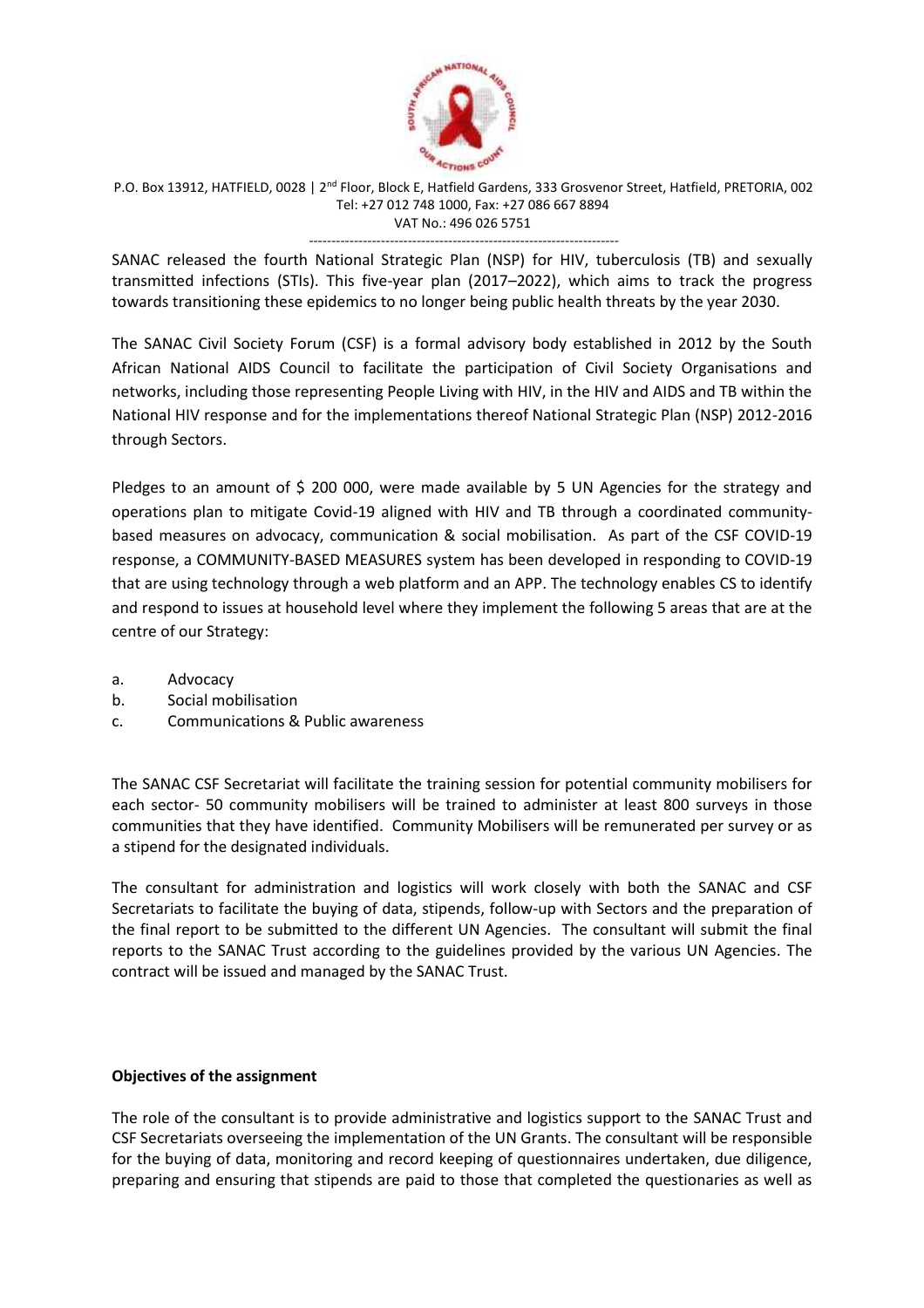

---------------------------------------------------------------------

planning of all logistical arrangements required for the successful completion of this grants, including the preparation of close-out reports to be submitted by the end of March 2021.

# **Consultancy Deliverables**

The scope of work from the consultant:

- Support Community mobilisers in the field through monitoring communications channels like WhatsApp
- With support from the CSF Coordinator provide training on the survey tool as needed to support implementation
- Support communications activities on social media to highlight work being done by sectors for Communities Matter
- Maintain and verify payment records, reviews invoices and record receipts for both the buying of data as well as stipends
- Ensure that all expenditure incurred are supported by proper documentation in order to make the grant expenditure effectively and efficiently
- Ensure that the grant expenditure complies with the SANAC Policies, specifically Travel and Subsistence
- Ensure that grant expenditure is aligned with project expenditure
- Monitor the progress of the funded project and whether the money is being utilized for the activities
- Prepare close-out reports for the UN Agencies on the funded project status according to their requirements
- Support to the SANAC Trust and CSF Secretariats as and when needed
- Attend to ad hoc administrative duties as may be required

# **Required knowledge and expertise**

- Degree in Social Sciences
- 2 years experience working in social science programmes
- Excellent knowledge of research and survey administration
- Knowledge of the SANAC CSF and its sectors
- Knowledge of monitoring and evaluation
- Skilled administrative professional to carry out varied grant mandated job responsibilities
- Ability to analyse budgetary line items for compliance with the contract agreement and as per the budget guidelines
- Strong communication skills, specifically writing and editing skills
- Proven experience of working with Civil Society
- Must have good interpersonal and negotiation skills
- Must be well organized and have detail oriented approach
- Proficient in the use of MS Office
- Readily answerable and accessible to grantees in order to update them on the status of the grant expenditure